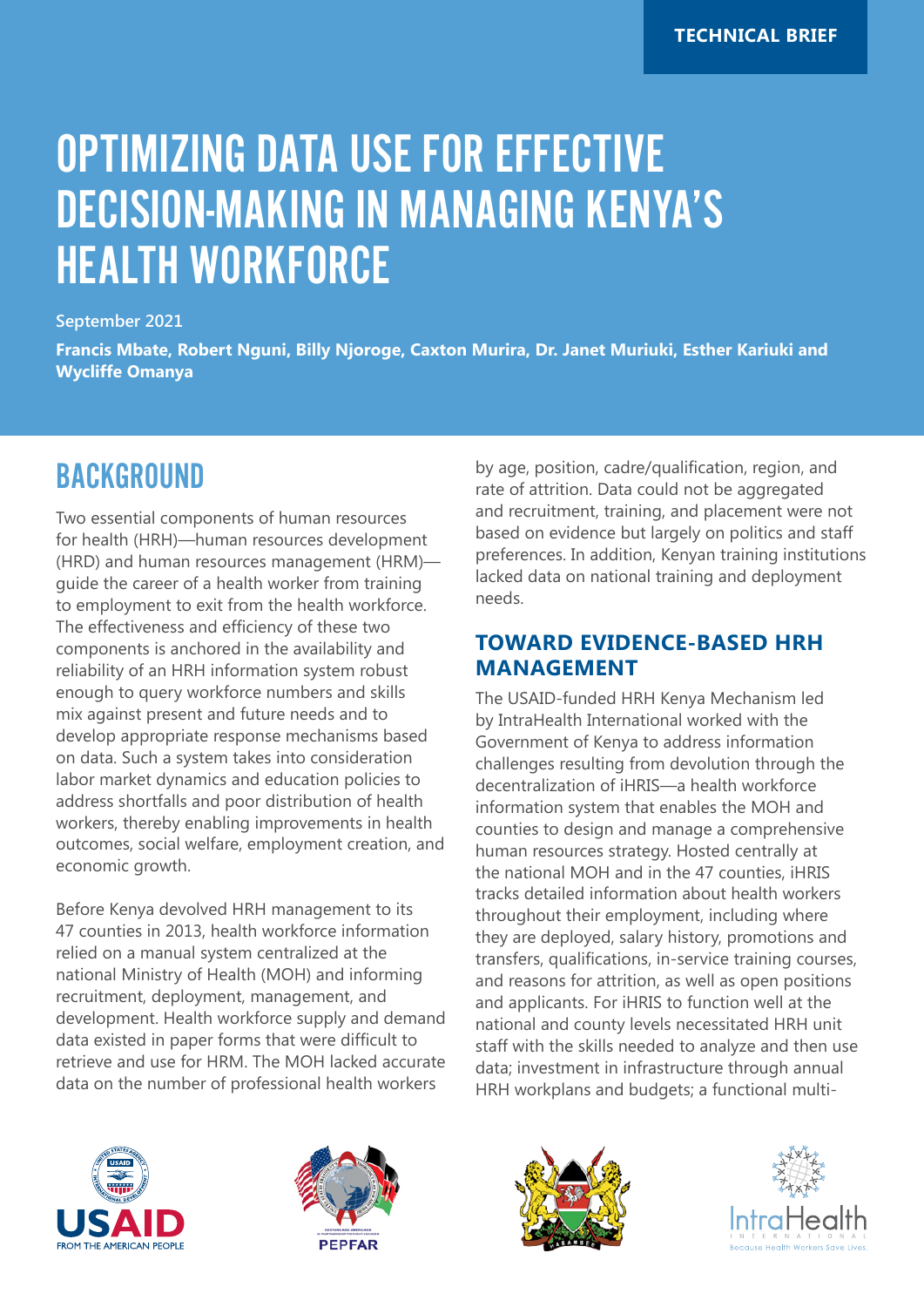level iHRIS virtual helpdesk at MOH and intercounty levels, and interoperability among iHRIS, the district health information system (DHIS2), the regulatory human resources information system (rHRIS), and other health information systems. Figure 1 shows the implementation approach for optimization of data use for decision-making at the national and county levels of governance.

#### **Figure 1: Implementation approach for data use optimization for decision-making**



### **CAPACITY DEVELOPMENT**

The HRH Kenya Mechanism supported iHRIS utilization through sensitization, training, technical assistance, and mentorship. The Mechanism trained key staff at the national and county levels to collect, manage, analyze, and use HRH data for decision-making for the benefit of their counties. Human resources officers and managers from the counties and implementing partners, county health service delivery implementing partners, training coordinators from training institutions, and county health management teams (CHMTs) were trained as HRH champions. Participants gained skills in collecting health training data, updating data into the system, and analyzing data and sharing with the county leadership to inform planning, recruitment, deployment, and sound decision-making. To simplify the process and standardize operations, the Mechanism developed communication tools in the form of dashboards, density maps, and county bulletins.

#### **INSTITUTIONALIZATION**

The Mechanism supported 19 counties to establish and operationalize iHRIS/HRH technical working groups (TWGs) as a first step toward institutionalization of iHRIS at the county level. TWGs with terms of reference meet monthly to spearhead implementation of iHRIS. Their mandate includes HRH data analyses, collaborative development of dashboards, and sharing data for decision–making. Box 1 presents typical membership of a TWG.

To regulate the use of data in iHRIS, the Mechanism, in conjunction with the MOH, developed iHRIS and eRecords management guidelines on how the system is implemented and used for decisionmaking in the management of health workers. It also provides users with information on how to implement eRecords management in the HRH department or unit. Additionally, the national MOH developed a stepwise digitization guide to support national and county governments to continually update staff eFiles in iHRIS by scanning, indexing, and uploading any missing records from a staff file including files for newly hired staff. The health departments identified iHRIS focal persons in respective counties; with support from the Mechanism, they were trained as trainers of trainers and mentors of iHRIS utilization skills at devolved levels and to new recruits.

#### **BOX 1: MEMBERSHIP OF HRH TECHNICAL WORKING GROUP**

- 1. Director HR
- 2. HRH managers or officer(s)
- 3. County training focal person
- 4. County iHRIS focal person
- 5. Health Records & Information Officer
- 6. County Health Administration Officer
- 7. iHRIS focal person from the referral hospital
- 8. Key subcounty iHRIS focal persons
- 9. Integrated Personnel and Payroll Database (IPPD) officer/manager
- 10. HR public service department
- 11. County Public Service Board
- 12. Key CHMT members—e.g., Chief Nursing Officer, Constituency AIDS and STIs Coordinator (CASCO), County Community Strategy Focal Person, Reproductive Health Coordinator, Clinical **Officer**
- 13. Implementing partners
- 14. Representative from key training institutions in the county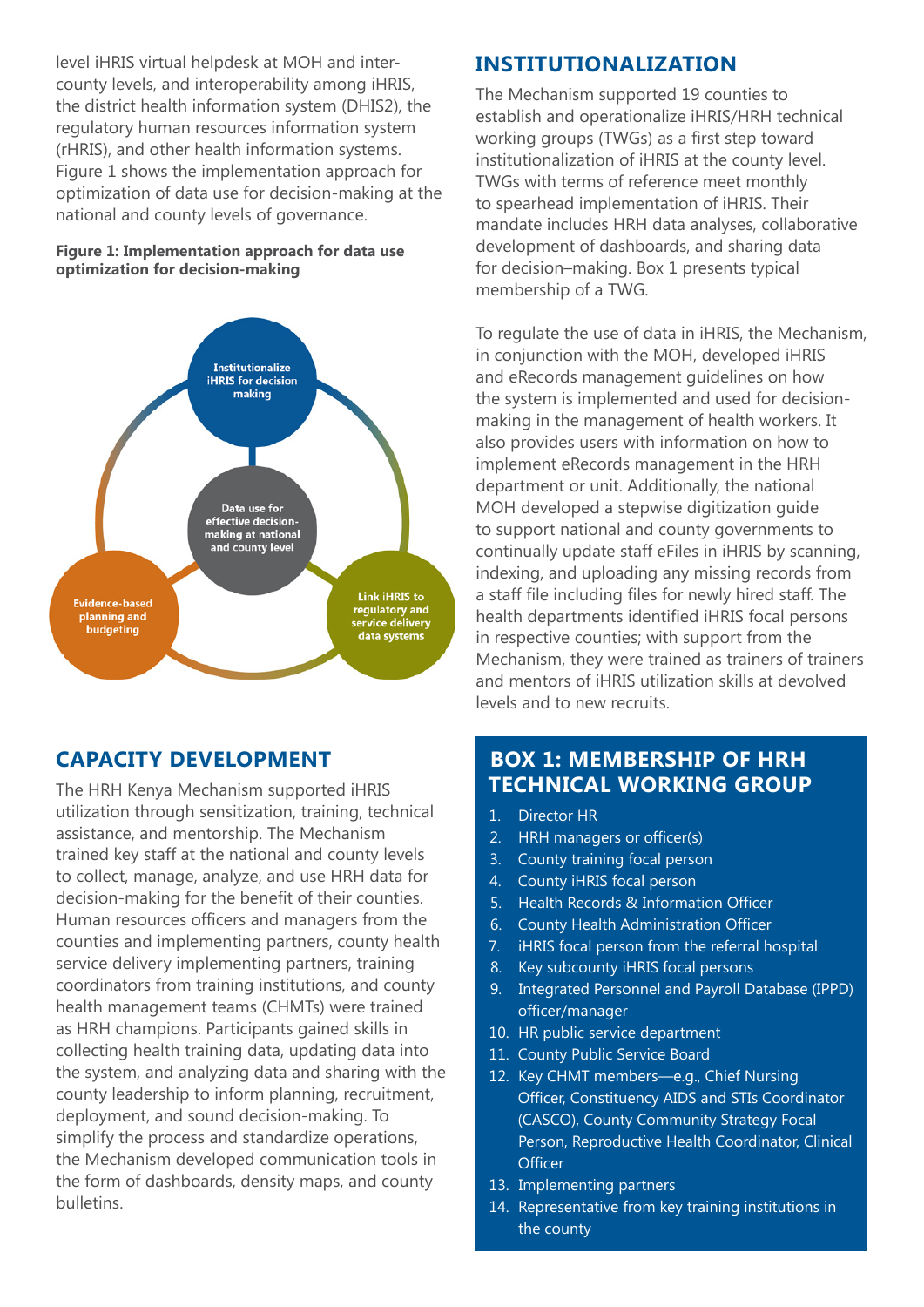The MOH developed an iHRIS curriculum to support standardization of skills and enable users of iHRIS to have core learning elements that promote data utilization for efficient and effective management of the health workforce. The iHRIS curriculum and user manual provide general information that introduces users to the concepts of HRM, management of health workforce records, databases, analysis, and reporting. The curriculum is used by the counties and the MOH to mentor and train staff on the use of iHRIS for decision-making.

# **RESULTS**

The HRH Kenya Mechanism has worked with the MOH, county governments and key stakeholders to roll out the iHRIS platform and related system strengthening approaches for national and county health workforce management, using the data to: 1) track, map, manage, and deploy health workers; 2) forecast changes in supply and project the number and types of health workers needed over time; and 3) track and manage preservice and inservice training to gauge the pipeline for scaling-up services. The system is now used in 37 counties to manage HRH data. The collaborative engagement has also led to the development of physical and virtual platforms for peer learning and information exchange among iHRIS users, and facilitated interoperability between iHRIS and DHIS2, Kenya Health Facility Master List, Data Services Layer (DSL), and rHRIS.

#### **IMPROVED HRH PLANNING AND DECISION-MAKING BASED ON DATA**

One key contribution of the HRH Kenya Mechanism to the health sector has been to build adequate capacity of key national and county staff to sustain utilization of iHRIS and data for decision-making toward self-reliance. The Council of Governors—the organ mandated to promote visionary leadership, sharing of best practices, and offer a collective voice





on policy issues for county governments and the MOH—has designated iHRIS as a tool to inform HRH planning and management at the national and county level.

In partnership with the USAID-funded Kenya Health Management Information System (KeHMIS) project and CDC-funded health information system projects, the Mechanism has worked to integrate iHRIS with rHRIS on registration and licensure status for medical specialists, nurses, clinical officers, and laboratory specialists, derived from the respective boards—Kenya Medical Practitioners and Dentists Council, Nursing Council of Kenya, Clinical Officers Council, and Kenya Medical Laboratory Technologists and Technicians Board. HRH managers in the counties are now able to generate reports on the 1) registered staff with active licenses; 2) registered staff with expired licenses and 3) staff in the establishment who are not registered or licensed. This interoperability has enhanced health workers' compliance with respective regulatory bodies. iHRIS pushes placement and position information to rHRIS thus enabling regulatory bodies to confirm current placements and due dates for the renewal of practicing licenses for health workers.

### **HEALTH WORKFORCE DENSITY MAPS**

In strengthening the capacity of counties to make data-informed decisions, the HRH Kenya Mechanism developed health workforce density maps to show health worker distribution by gender and service delivery areas (see Figure 2). These maps have become critical visual complementary tools that inform HRH planning, budgeting, learning, and adapting.

#### **INCREASED MANAGEMENT AND OPERATIONAL EFFICIENCIES**

iHRIS has a built-in tool to identify data quality gaps thereby enabling efficient data cleaning and building trust in the validity of the data generated from the system. Counties have captured into iHRIS more than 1,390 community health extension workers (CHEWs) not previously reflected in the system. iHRIS has also been enhanced to identify the level of effort health workers put on providing HIV services—for every health worker employed by the county or contracting partner, iHRIS can indicate the percentage (0-100) of time spent in providing HIV services.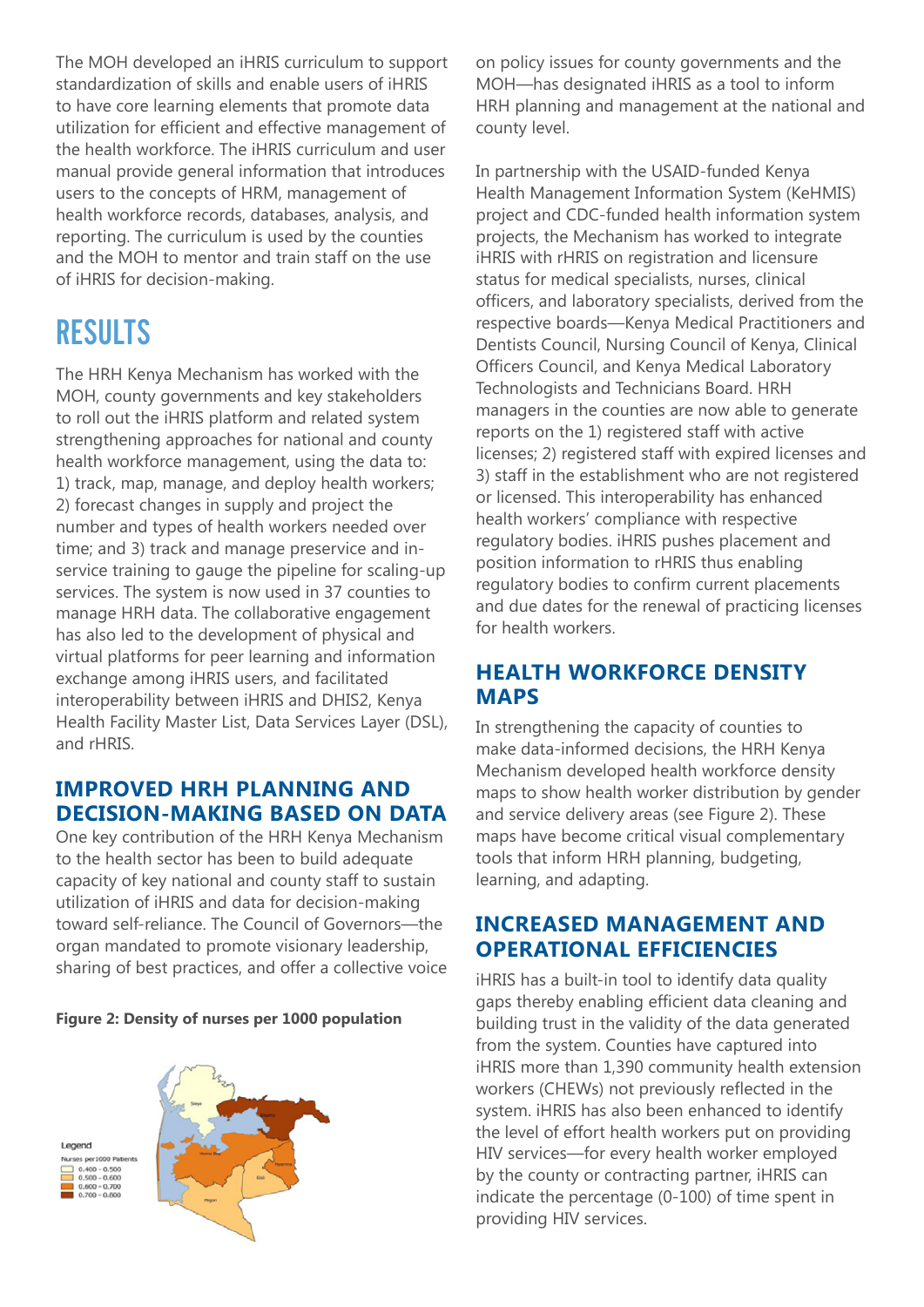| <b>Data Use</b>                                                                                    | <b>Result of Data Use</b>                                                       |
|----------------------------------------------------------------------------------------------------|---------------------------------------------------------------------------------|
| Attrition data to budget for replacements                                                          | Avail budget for replacements<br>Recruitment to replace retirees                |
| Staff distribution per level of facility                                                           | Redistribution of health workers for balanced workload                          |
| Use of retirement projections                                                                      | Identify those retiring and issue notices to staff and<br>public service boards |
| Cadre distribution data for annual budgeting                                                       | County budgets developed                                                        |
| Recruitment planning                                                                               | Plan for bridging staff gaps and replacement developed                          |
| Payroll preparation, budgeting                                                                     | Remuneration of health workers<br>Preparation of supplementary budget           |
| Redeployment<br>Succession planning<br>Development of County Integrated Development Plan<br>(CIDP) | Redeployments done<br>Recruitment plan developed<br>CIDP produced<br>$\bullet$  |

#### **iHRIS SUSTAINABILITY**

The HRH Mechanism conducted a baseline assessment to inform HRH data needs aligned to specific interventions. The sustainability index identifies the maturity scale for each county with regards to HRM, with 1 being the lowest and 4 being the ideal. The sustainability index tracks six indicators: technology infrastructure; institutionalization of iHRIS; data quality; sustainable financing; personnel and human capacity; and data use. Counties self-administered the iHRIS Sustainability Tool and scored their own progress against the baseline. Figure 3 shows aggregated performance for 28 counties.

#### **iHRIS CHAMPIONS AND MENTORSHIP**

To ensure iHRIS sustainability beyond donor support, the HRH Kenya Mechanism developed an iHRIS user guide, data demand and information use (DDIU) strategic plan, mentorship guide, and support structures, grounded in county and intercounty TWGs designed to enable the health sector to continue to address its HRM challenges. This was complemented by capacity building of county iHRIS users ("iHRIS champions"), inter-county peer-topeer best practice sharing, and on-the-job training linking champions to an iHRIS trainers of trainers mentorship program. The training has covered 29 counties since its inception in December 2018 with 30 iHRIS mentors reaching 60 mentees.



#### **Figure 3: Average iHRIS sustainability index scores for counties at baseline, mid-term, and end-term**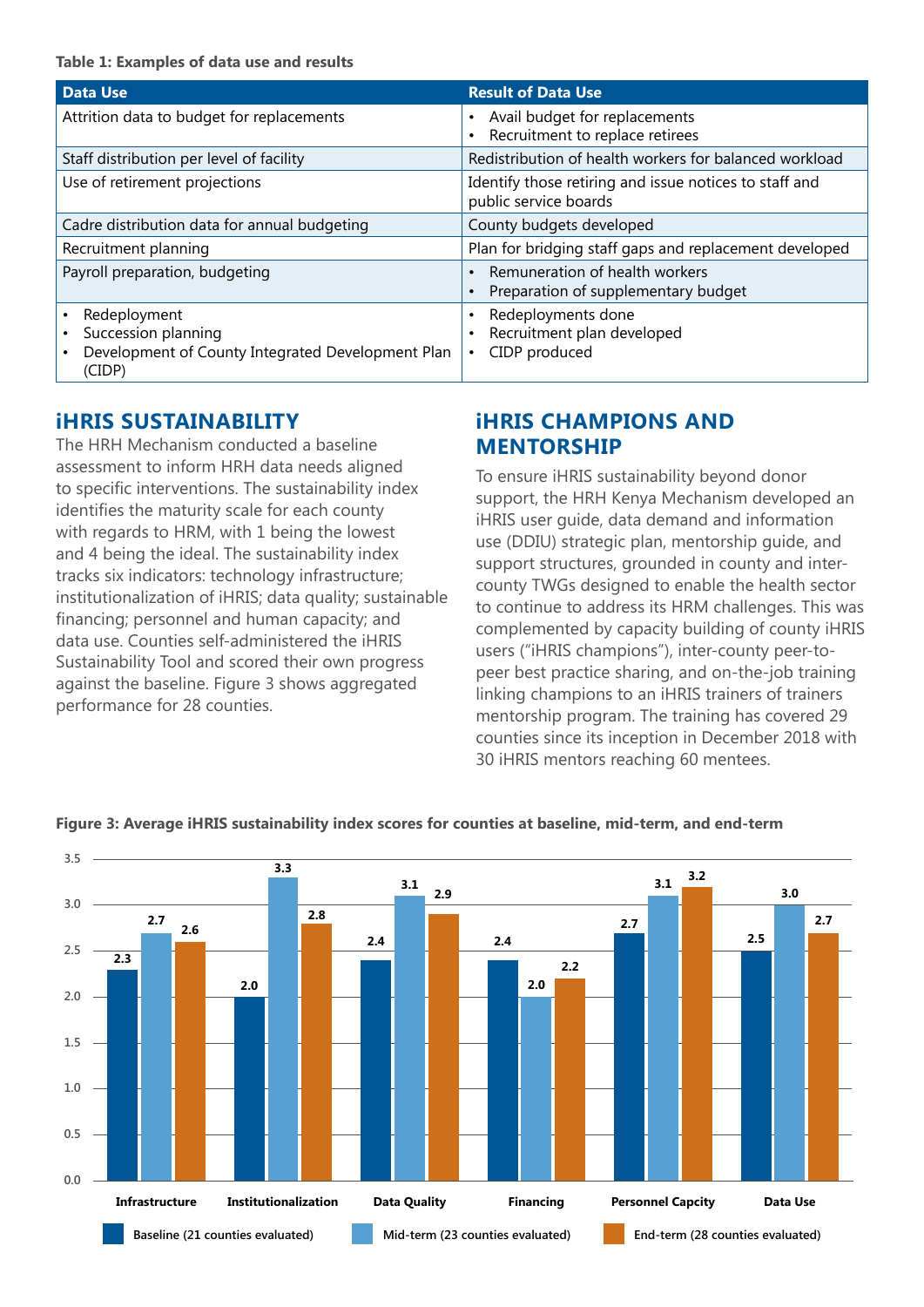The iHRIS champions and mentorship program have proved effective in demonstrating that counties and training institutions can scale up iHRIS utilization in providing data for decision-making, iHRIS technical assistance, and training within and between counties. iHRIS champions are able to maintain their county data, update the data, conduct data quality analysis and generate reports and dashboards that have been utilized for critical HRH planning. In Mombasa County, for example, skills applied from training in data analytics contributed to successful advocacy to hire additional health workers to compensate for the county's high attrition rate over the previous five years.

# **CHALLENGES**

*Reliance on donor support.* While the HRH Kenya Mechanism has collaboratively supported the counties to implement iHRIS-related activities and advocate for increased financing, the pace of budgetary inclusion has been slow. The Mechanism has therefore developed a budgeting template to help counties advocate for HRH funding, including iHRIS.

**HRH unit staffing.** The current number of staff in county HRH units do not match the amount of work demanded in management of county health workforces. This understaffing affects the pace of iHRIS implementation due to overwhelming workload. Advocacy initiatives have begun to bear fruit—the units have been established with job descriptions of relevant officers, including for HRH data management.

### LESSONS LEARNED/ RECOMMENDATIONS TO GOVERNMENT AND DONORS

- As iHRIS becomes more integral in the management of health workers in public health facilities, there is an opportunity for the system to be expanded to include all health sector workers including those in faith-based organizations and private health facilities. This would eventually enable Kenya to have realtime, national status reports on its full health workforce.
- The journey to self-reliance relies on a county's commitment and capacity to plan, finance, and implement solutions to further its own development. This calls for intentional government-led funding of HRH activities in counties through formal instruments such as annual workplan and budgetary provisions. Funding should also be put in place to support HR data activities such as management, audits, and data cleaning.
- Consistent engagement of key stakeholders at national and county level using the 3i framework (include, involve, inform) in the implementation of iHRIS has contributed to speedy acceptance and ownership of, and minimized resistance to, the system.
- An online e-induction platform conceived of by the Mechanism has saved counties significant resources that would have been used in the face-to-face orientation of staff. There is potential for counties to rack up more savings as they continue to use the platform to onboard new staff.